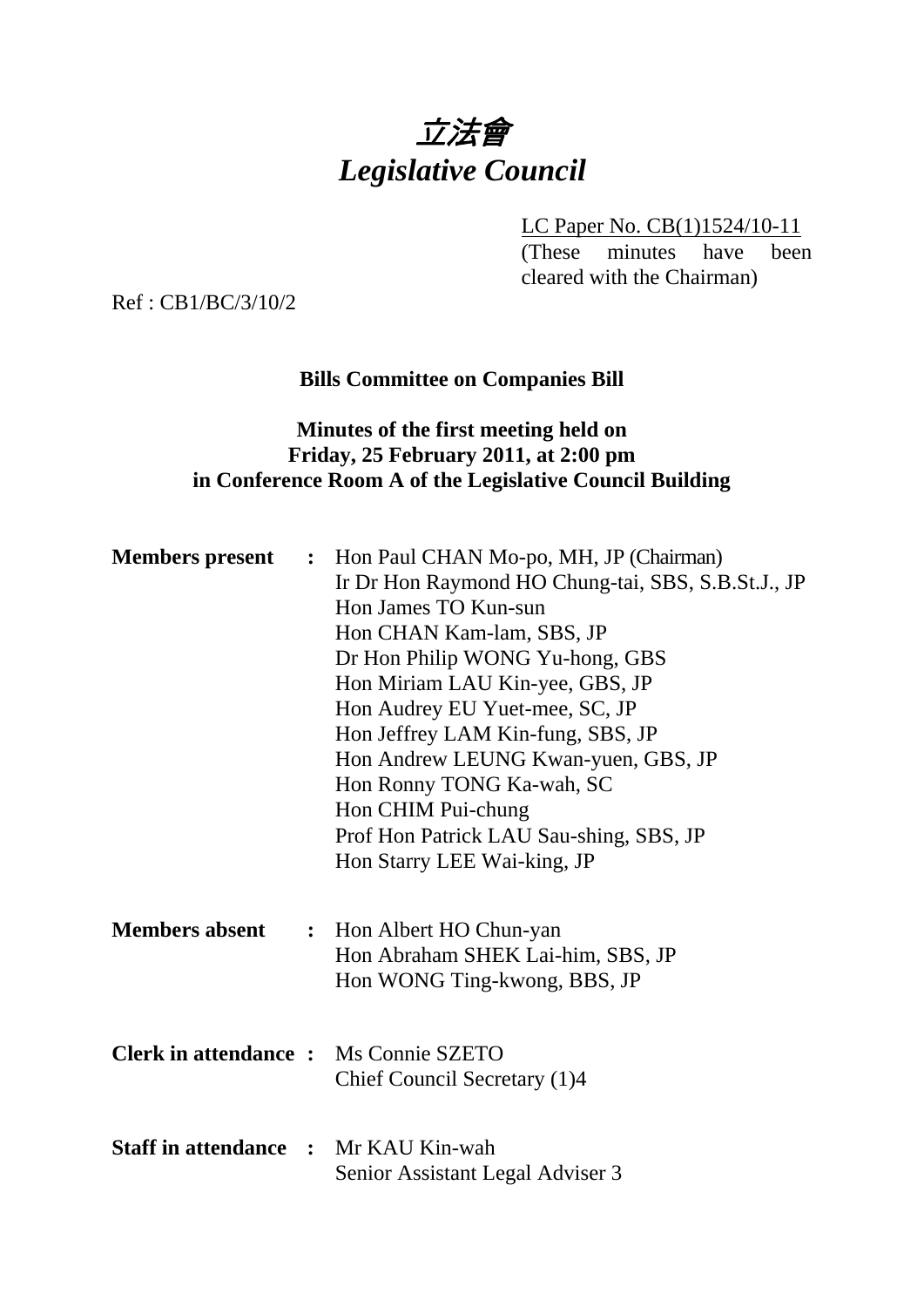Mr Timothy TSO Assistant Legal Adviser 2

Ms Sharon CHUNG Senior Council Secretary (1)4

Mr Simon CHEUNG Senior Council Secretary (1)9

Ms Christina SHIU Legislative Assistant (1)4

#### Action

#### **I Election of Chairman**

 Ir Dr Hon Raymond HO, the member who had the highest precedence in the Council among members of the Bills Committee present at the meeting, presided over the election of Chairman of the Bills Committee. He invited nominations for the chairmanship.

2. Mr Paul CHAN was nominated by Mr Andrew LEUNG and the nomination was seconded by Ms Starry LEE. Mr CHAN accepted the nomination. There being no other nomination, Mr Paul CHAN was elected Chairman of the Bills Committee and took over the chair of the meeting.

3. The Chairman invited members' views on the need to elect a Deputy Chairman for the Bills Committee. After discussion, members considered it not necessary to elect a Deputy Chairman for the time being.

4. The Bills Committee deliberated (index of proceedings attached at **Annex**).

#### **II Any other business**

Invitation for submissions

5. Members agreed to invite views from the relevant organizations and the public on the Bill and to meet with interested parties to hear their views. Dr Philip WONG opined that the Bills Committee should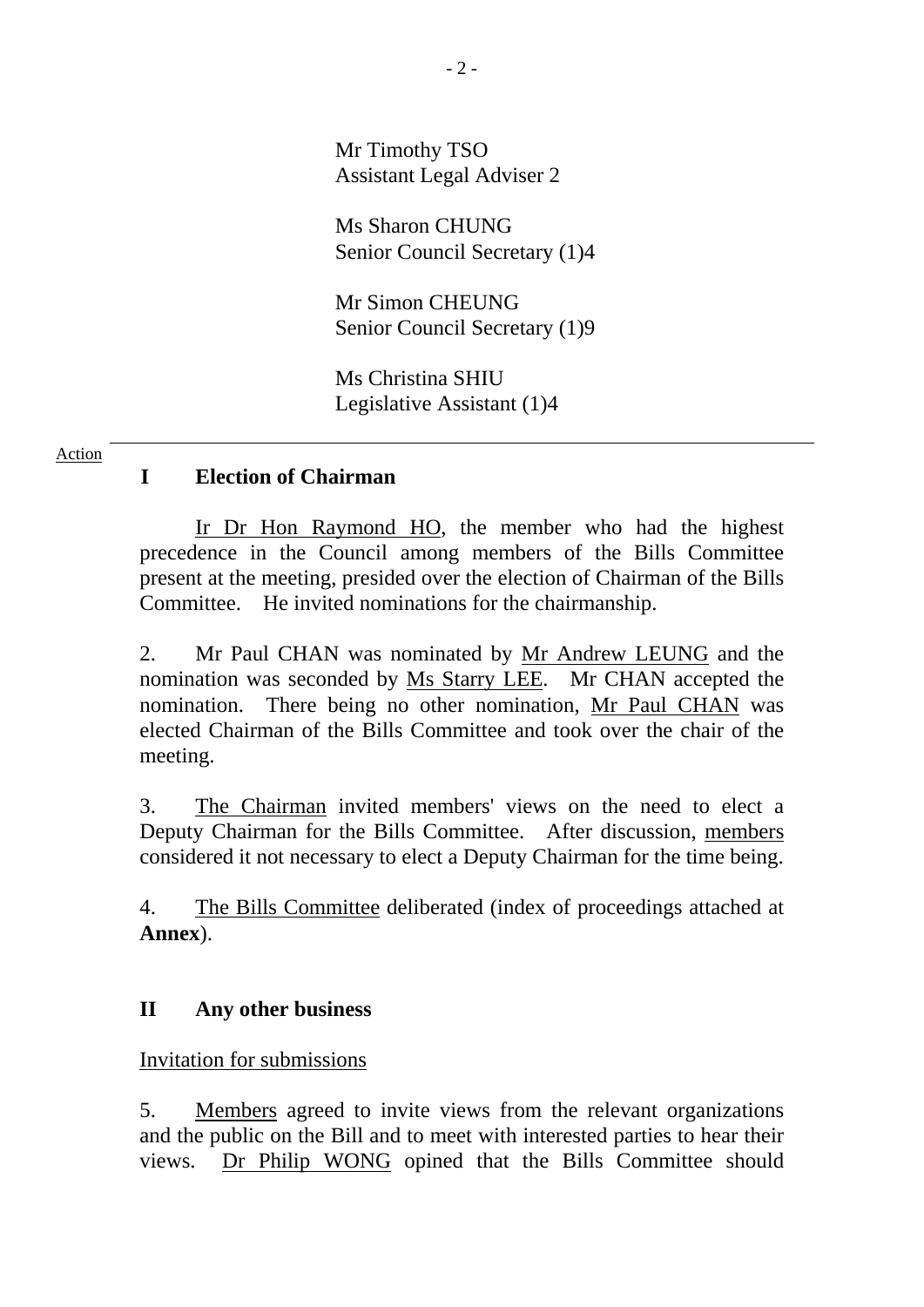consider holding a separate hearing session for views on issues relating to privatization of listed companies since deputations had expressed grave concerns on related proposals in the Bill. After discussion, members agreed that the Bills Committee should follow the established practice in inviting views on the Bill, including inviting written submissions from relevant organizations and the District Councils, and placing an invitation on the website of the Legislative Council to invite public views and arranging meeting(s) with interested deputations to hear their views on all issues relating to the Bill.

#### Work Plan of the Bills Committee

6. Members agreed that the Bills Committee should discuss its work plan at the next meeting. The Chairman said that he would discuss with the Administration for drawing up the work plan for members' consideration.

#### Future meetings

7. Noting that there was substantial overlapping in the membership of the Bills Committee with those of the Bills Committee on Competition Bill and the Subcommittee to Study Issues Arising from Lehman Brothers-related Minibonds and Structured Financial Products, members opined that the Bills Committee should avoid clash in meetings with the two committees. The Chairman said that members would be informed of the date of the next meeting.

8. There being no other business, the meeting ended at 2:10 pm.

Council Business Division 1 Legislative Council Secretariat 9 March 2011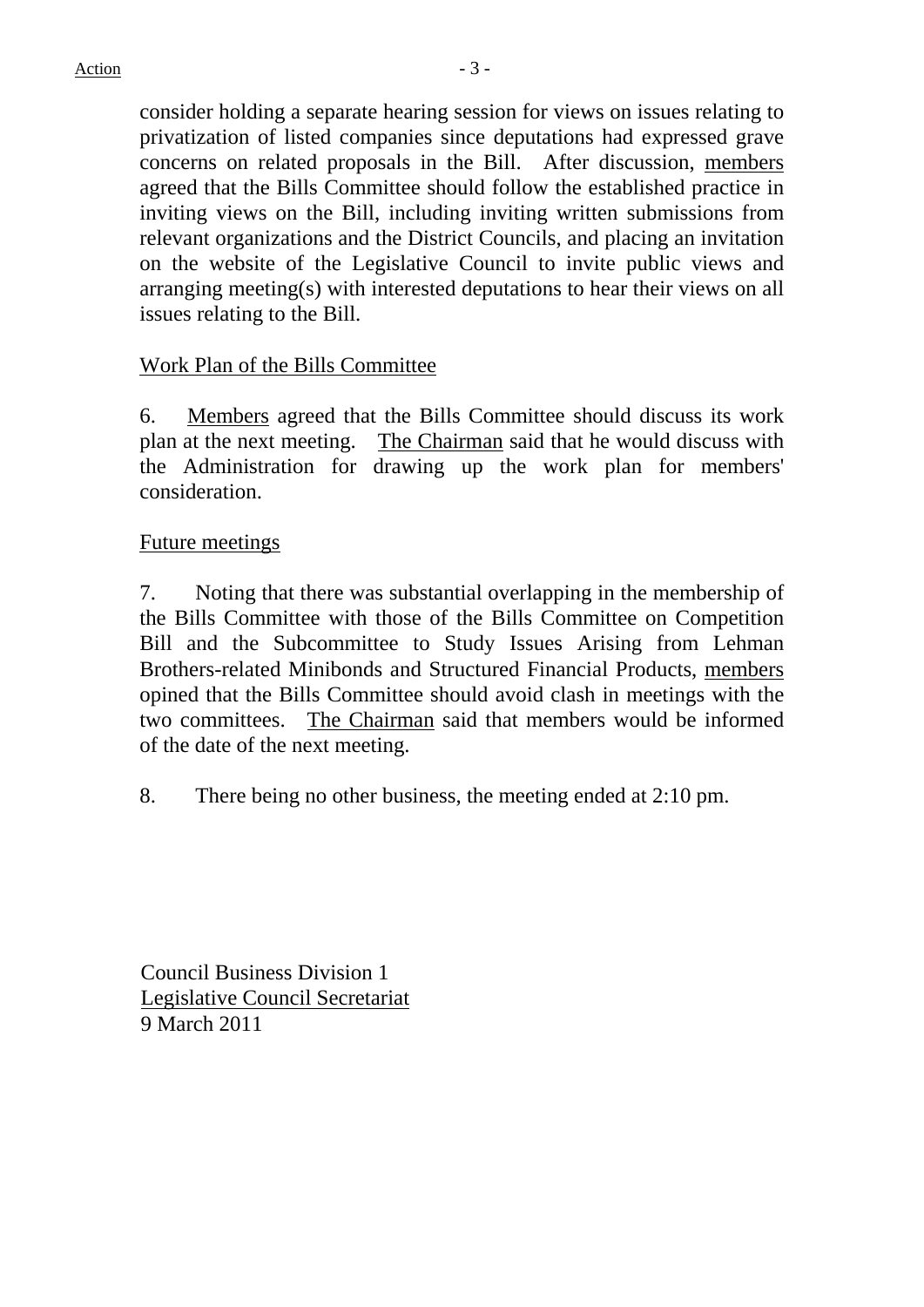## **Bills Committee on Companies Bill**

## **Proceedings of the first meeting on Friday, 25 February 2011, at 2:00 pm in Conference Room A of the Legislative Council Building**

| <b>Time</b><br>marker | <b>Speaker</b>                                                                                | Subject(s)                                                                                                                                                                                                                                                                                                                                                                                                                                                                                                                                                                                                                                                                                                                                                                                                                                                                                                                                                                                                                                                                                                                             | <b>Action</b><br>required |
|-----------------------|-----------------------------------------------------------------------------------------------|----------------------------------------------------------------------------------------------------------------------------------------------------------------------------------------------------------------------------------------------------------------------------------------------------------------------------------------------------------------------------------------------------------------------------------------------------------------------------------------------------------------------------------------------------------------------------------------------------------------------------------------------------------------------------------------------------------------------------------------------------------------------------------------------------------------------------------------------------------------------------------------------------------------------------------------------------------------------------------------------------------------------------------------------------------------------------------------------------------------------------------------|---------------------------|
| $000001 -$            | <b>Members</b>                                                                                | <b>Election of Chairman</b>                                                                                                                                                                                                                                                                                                                                                                                                                                                                                                                                                                                                                                                                                                                                                                                                                                                                                                                                                                                                                                                                                                            |                           |
| 000340                | Chairman                                                                                      | Discussion about the need to elect a Deputy<br>Chairman                                                                                                                                                                                                                                                                                                                                                                                                                                                                                                                                                                                                                                                                                                                                                                                                                                                                                                                                                                                                                                                                                |                           |
| $000341 -$<br>000829  | Chairman<br>Mr James TO<br>Ms Starry LEE<br>Ms Miriam LAU<br>Dr Philip WONG<br>Mr Jeffrey LAM | Arrangements for inviting views on the Bill<br>and the work plan of the Bills Committee<br>James TO's view that the Bills<br>Mr<br>Committee should invite public views on<br>the Bill<br>Ms Starry LEE's view that given the<br>voluminous contents and complexity of the<br>Bill, it might be necessary to hold hearing<br>sessions on different subjects of the Bill<br>Ms Miriam LAU's view that it would take<br>up too much time of the Bills Committee<br>and would not facilitate deputations if<br>separate hearing sessions were to be held<br>on different subjects of the Bill; and in<br>scrutinizing the Bill, the Bills Committee<br>should make reference to company laws of<br>comparable overseas jurisdictions, e.g. the<br><b>United Kingdom</b><br>Dr Philip WONG's suggestion that given<br>the public controversy on issues relating to<br>privatization of listed companies, the Bills<br>Committee should consider holding<br>a<br>separate hearing session on the subject<br>Mr James TO's and Mr Jeffrey LAM's view<br>that when attending meetings, deputations<br>could express their views on any issues |                           |